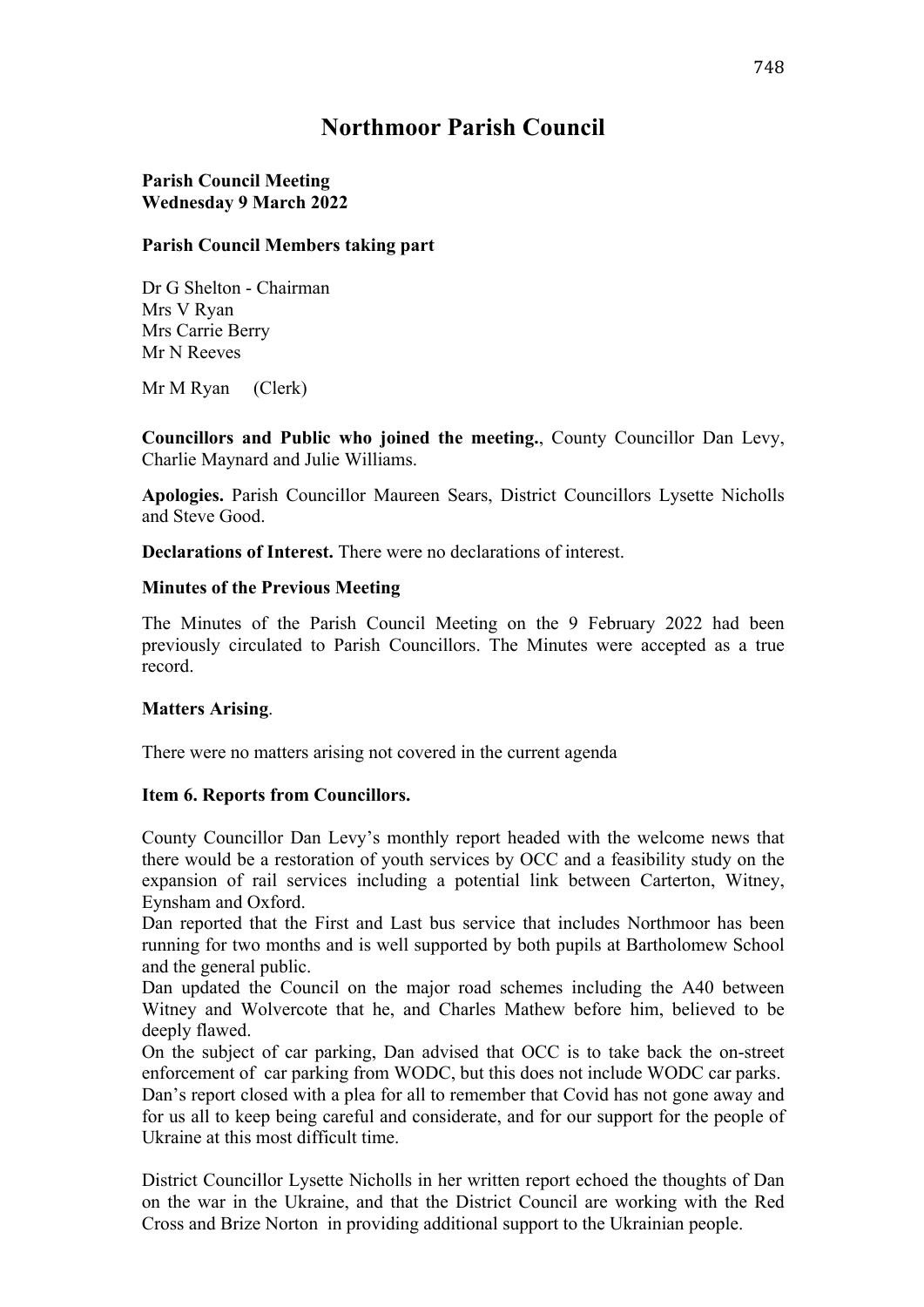Lysette reported that WODC had approved their budget for 2022/23, and have made grants totalling some £7000 in community activity grants across the District.

Lysette reported that the District Council is providing advice for residents who wish to hold street parties to celebrate the Queen's Platinum Jubilee.

Finally Lysette reported that some 4,000 people took to the ice when Marriotts Walk and Market Square were turned into skating rinks for the half term.

Parish Councillor Carrie Berry reported that the Survey Plans were going well. Carrie also reported that events for the Bank Holiday period for the Queen's Platinum Jubilee were well advanced.

Parish Councillor Neil Reeves reported that he had walked the Brook on the west of the village and what he could see looked ok.

Visitor Charlie Maynard said he was involved in getting the watercourse as it runs alongside Thameside Court cleared, and this involved the EA, the local farmer, Justin Berry and the management team at Green Wood Parks.

Neil also said he had reported the broken signpost at the junction of Standlake Road and Moreton Lane.

Parish Councillor Maureen Sears had sent a message saying she hoped we could hold a plant and produce show again this year.

Chairman Graham Shelton said he wanted the annual litterpick delayed for two weeks because he was having trouble getting litter-pickers and refuse bags from WODC. Graham also said that he felt the Council should be looking to protect the green spaces within the village and work to progress this would be started with a Neighbourhood Plan.

Michael Ryan, Clerk, reported that the road-sign at Bablockhythe corner had also been damaged and he would report it.

Michael had received complaints that the footpath leading from Chapel Lane to West End had been made very narrow due to fencing erected by the owners of the fishing lakes. *Clerk to liaise with Alison Waller, footpath warden*, *and, Councillor Levy suggested, Countryside Access at OCC.*

The Clerk had been told that Hanson was reportedly looking to sell their plots of land connected to the Stonehenge project that has never commercially started. It had been said that M&M skips were interested. It should be hoped that OCC enforce the planning conditions for the processing yard being returned to its original condition.

**Item 6** Open item for Parishioners. There was no business for this item.

#### **Item 7. Finance**

The Council confirmed the payment of £39.50 to Christ Church for rent of the allotments.

**Item 8. Planning**. There were no planning applications to consider.

#### **Item 9 Correspondence**

**WODC**. Invitation to a Town and Parish Council Forum on 17 March at 6.30 pm in Witney.